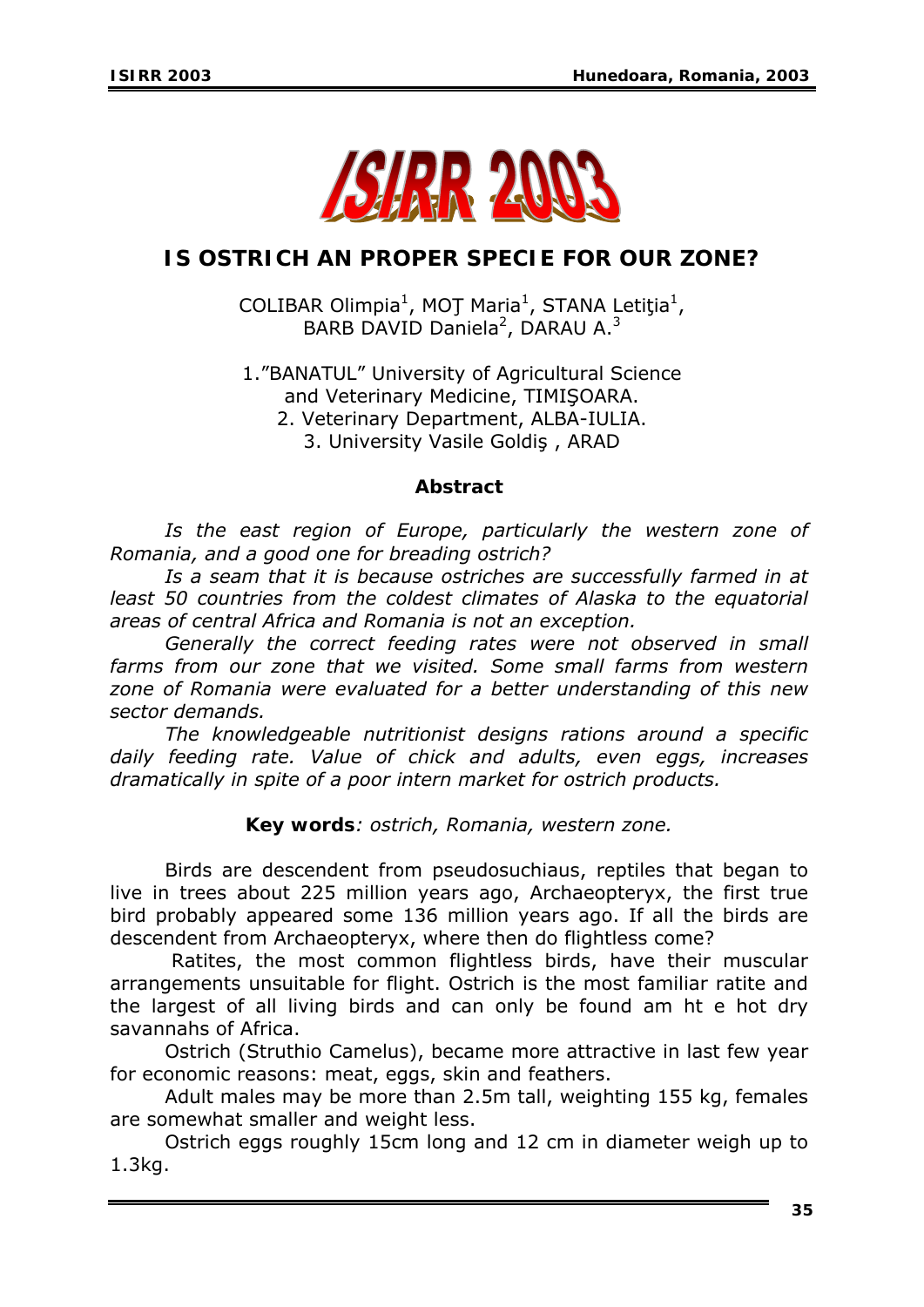Ostrich meat is red not unlike beef. It is very low in cholesterol, calories and it is almost fat free.

 They have some of the most beautiful feathers and high-quality skin used in shoe, handbag etc. The infertile eggs are used in decorative crafts.

 Those theoretic advantages must be tested and than obtained also in our country.

## **Materials and methods**

 The present paper serves to appreciate the extension degree of ostrich's farms from Timiş and Arad districts.

 In the last few years, in our country a new agricultural sector appeared: ostriches. It is a dynamic sector in which new small and even medium farms are created, in majority for their "exotic" kind.

 We visited 3 farms from Timiş district and one farm in Arad district. In these farms we analysed:

- some aspects concerning the farms placement
- number of birds, sex and ostriches age
- feeding (the diet structure, number of tains, particles size etc.)
- maintenance conditions
- information about the origin of birds, prices and possibilities to sell the obtained products.

The situation found in visited farms is shown in table nr.1

|                 | Farm from<br><b>Buzias</b> |      | Farm from<br>Ortisoara |      | Farm from<br>Mehala      |      | "Bella" farm<br>from Arad |      |
|-----------------|----------------------------|------|------------------------|------|--------------------------|------|---------------------------|------|
| Nr. of<br>birds |                            |      | 10                     |      |                          |      |                           |      |
| <b>Sex</b>      | Female                     | Male | Female                 | Male | Female                   | Male | Female                    | Male |
| Age             | one year                   |      | 5 months               |      | One year and<br>2 months |      | one year and<br>5 months  |      |

# *Table 1.The ostrich farm from Timiş and Arad districts.*

# **Results**

Mehala farm

Mehala represents a neighbourhood in Timişoara.

The ostrich are kept in a yard together with other domestic birds.

The yard has a wooden fence 1.3m tall

The food consists in dry Alfa Alfa and barley.

The animals are exposed to accidents caused by the low fence and they are bothered by the noise from the road nearby.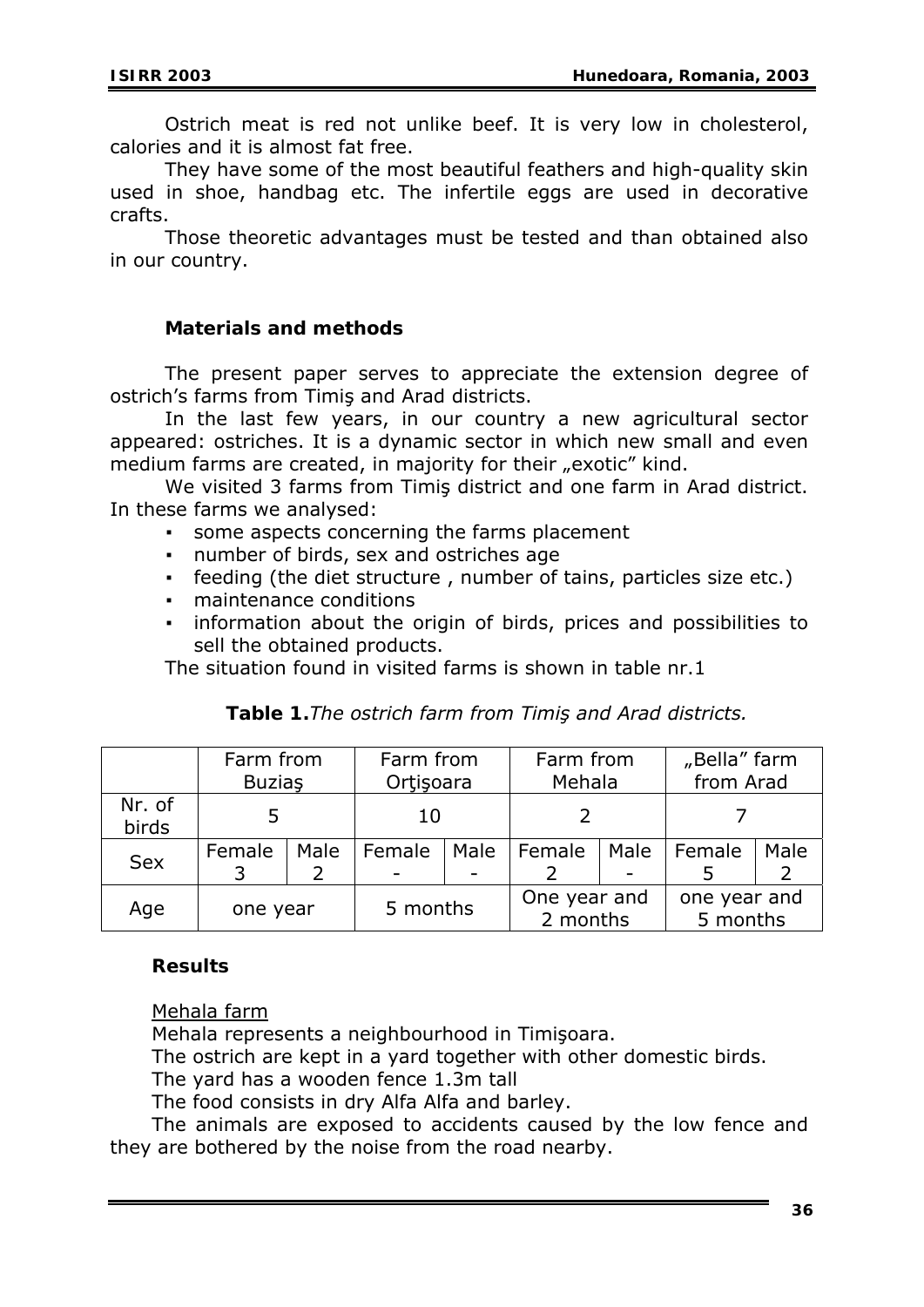#### Buziaş farm

Buziaş farm is located at approximately 2 km of Buziaş city. Here we found proper conditions:

- appropriate surface/bird
- alternative using of the 4 folds. This allows regeneration and relative decontamination of the grass.
- Maintaining birds isolated from noise and other stress factors.
- A covered fold for bad weather

## Ortisoara farm

The ostrich are maintained in a yard near other houses from the village .In spite the fact that initially the 3 month-old birds received special ostrich feed from Italy the next period , with inadequate nutrition and hygienic conditions, led to the death of 6 chicks from a total of 10.

#### "Bella" farm

"Bella" farm is formed exclusive for aesthetic purpose. Here in a yard live together some exotic species: ostrich, dears and peacocks. The ostrich benefits of proper feed imported from Hungary and are relatively isolated from noise.

 Measurements concerning the space to mean for each bird comparing with those from speciality literature are included in table nr.2

|                 |         | <b>Buzias</b> | Ortisoara | Mehala   | "Bella"  |
|-----------------|---------|---------------|-----------|----------|----------|
| <b>Surfaces</b> |         | farm(m2)      | farm(m2)  | farm(m2) | farm(m2) |
| recommended     | Yard    | $742.5*$      | 30        | 70       | 600      |
| by speciality   | Shelter | 30            | 17.5      |          |          |
| literature      | Nr. of  | 5             | 10        |          |          |
|                 | birds   |               |           |          |          |
| 120-237         | M2/bird | 148.6         | 3         | 35       | 85.5     |
| m2/bird         |         |               |           |          |          |

*Table 2*. *The surfaces/bird in visited farms.*

\*Total of 3025m2 surface was divided in 4 sectors

 Surfaces recommended by speciality literature show that 5-10 ostrich families need 1 ha land and 15/45 m for one ostrich pair.

 To conclude, all the other farms do not have enough space excepting the Buziaş farm that has a proper situation.

# **Conclusions**

- $\triangleright$  Ostrich breeding in western zone of Romania is an dynamic process
- $\triangleright$  Generally the correct feeding rates were not observed in small farms from the visited zone.